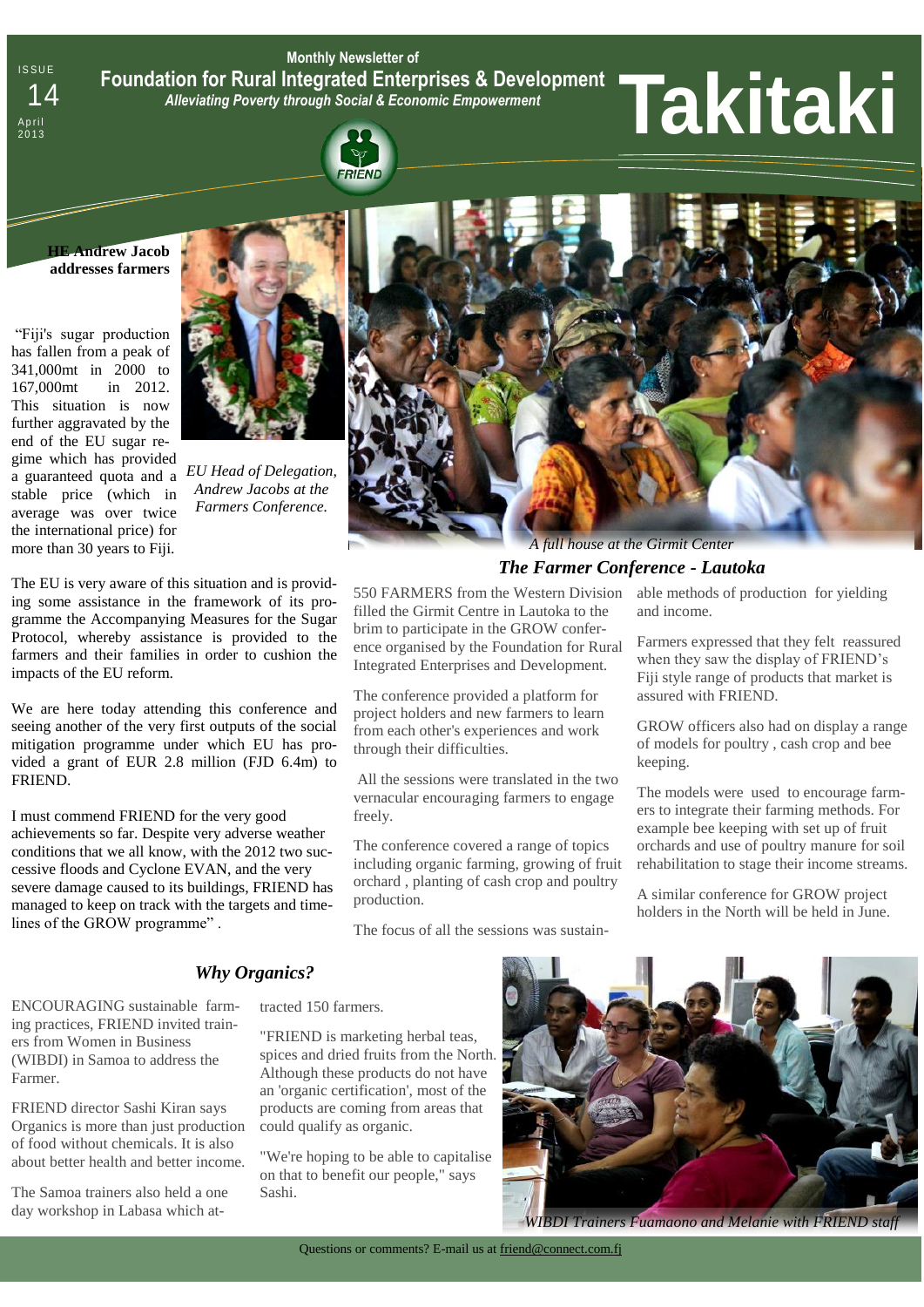

*Canton Lammouse and Jean Christopher Virieu with staff* 

THE European Commission has lauded the work done by FRIEND in social mitigation and development work for the marginalised and disadvantaged communities in the Western Division. FRIEND has remained

On target despite destruction of its offices during cyclone Evan. During a visit to sugar development programs in the West this month, International Aid Co-operation Officer for Asia and Pacific, Mr Jean-Christophe Virieu, said first

#### *Learning & Growing Together*

A two day workshop for GROW Poultry holders was held in Labasa this month.

Participants worked in groups discussing the different phases of the project, the types of feed available around them, and the type of medicine to use for their birds.

They also participated in a dreams session taking time to reflect on what they wish to achieve and how they are going to make it into a reality.

GROW Poultry holders are set up with a staged 100 plus bird holding and put on a business plan to sell a minimum of 10 birds per week.

Each project holder is expected to draw a minimum of \$200 a week.

Savings and reinvestment into the project is an essential component of the project.

During the first year 80 projects have been established in the North.

## *Commission Hails FRIEND's Programs*

impressions of the EC-funded projects were very encouraging.

"The EC has been involved in significant efforts to address social mitigation efforts in the sugar belt and to provide opportunities for supplementary income livelihoods for sugarcane farmers. FRIEND has achieved a lot of work in this area and managed some concrete achievements and we are happy to assist them in development programs like this," he said.

FRIEND founder Sashi Kiran said it was always good for donor agencies like the EC to visit programs they supported and see first-hand the type of work being done and where their resources were being spent.



# *Post Farmer Conference Meetings*

The last two weeks following the Farmers Conference has seen a new level of interest from communities.

"We have been getting lots of meeting requests from communities for various projects," says GROW Manager Sandhya Narayan.

"All the requests are noted down and our officers are working on ensuring that each request gets the attention."

For cash crop interests, farmers are advised to work in area clusters planting atleast 10 acres of a particular crop.

"In the beginning farmers were

willing to put forward only upto an acre each for the project, now they are assigning larger areas per project holder," says Sandhya.

Currently there is a total of 35 registered clusters with around 450 farmers.

160 poultry projects are in various stages of implementation.

40 people are being set up with beehive projects.

And 80 youths are part of the the GROW YEN program for self

esteem building and upskilling for employment.

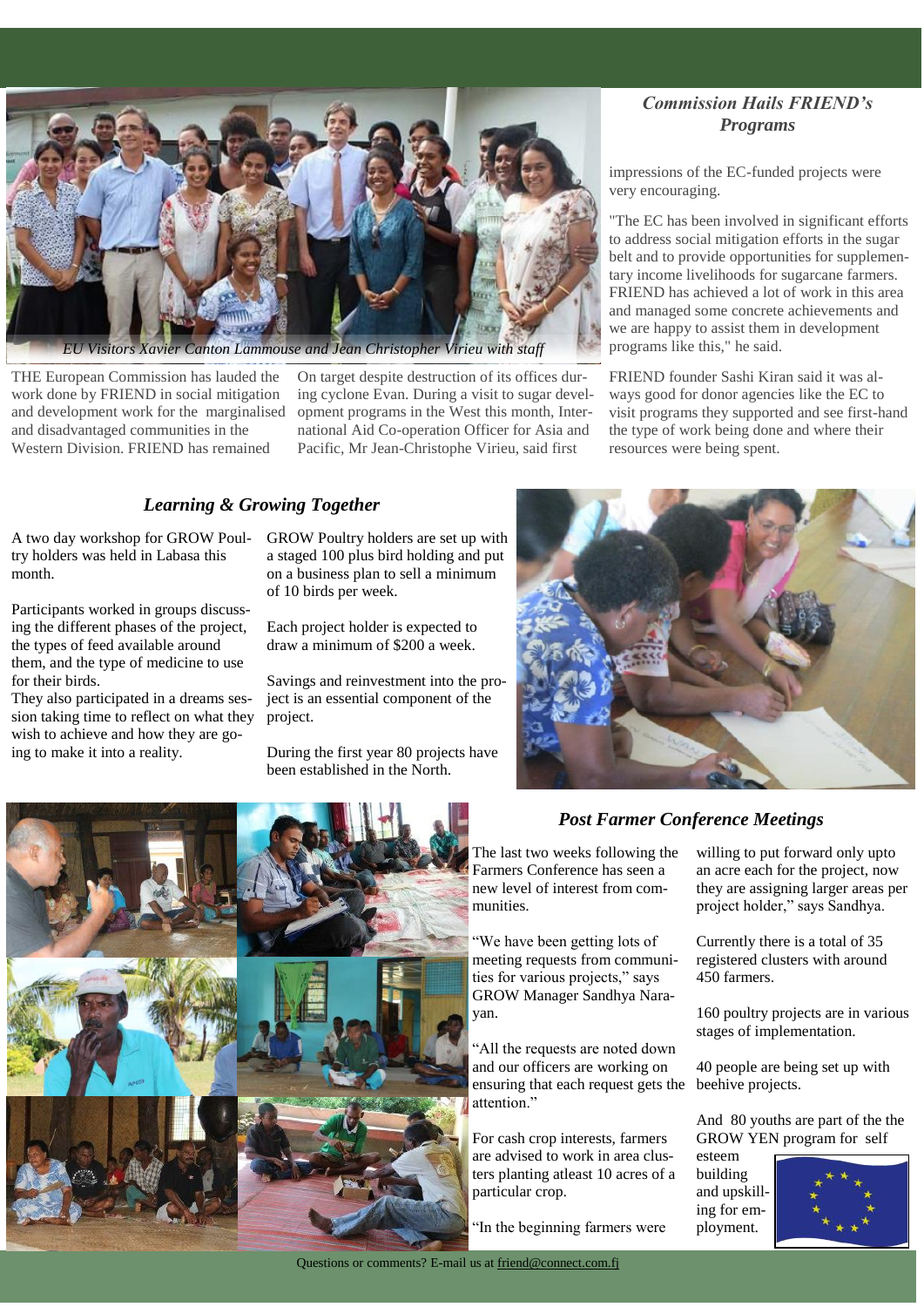#### *YEN Graduates*

First cohort YEN students from Lautoka, who started the programme in July last yeargraduated this month.

GROW YEN is part of European Union funded project implemented by FRIEND in partnership with USP Lautoka Campus.

The main guest at the function was the visiting senior EU official from Brussels, Mr Jean Christopher Virieu.

Mr Virieu congratulated the students on their achievements and wished them well for the future.

"80% of the first cohort of twenty youths have secured permanent employment ," says GROW Manager Sandhya Narayan. "We will be working with 200 youths on boosting their self esteem and employability skills as per project targets before the end of 2014."



### *A Challenge - GROW Awards for Best Practices*

"GROW Awards for Best Practices" was announced at the inaugural farmers conference held in Lautoka this month.

The awards are aimed at defining the star performers of the project holders of various GROW initiatives.

Cash Crop Project holders are encouraged to improve their crop yields, diversify crops, practice good soil management practices and become a model farmer.

Our challenge for Poultry holders is to increase their flock of birds to be able to practice self dependence in terms of their household poultry needs and also be able earn enough to improve their livelihoods through the project and to be able to sustain the flock with homegrown feed.

For beekeepers, we would like to see colour

around the bee hives, surrounded by fruits and the same grains/pluses/flours in Fiji. flowers and herbs, strong hives, and possibly multiplication of hives for sustainable projects.

Every year the market in Fiji runs short of honey. Honey is imported from outside.

For our Food Processing project we wish to see sustainable income generation projects in homes and communities utilizing products available in their localities.

Exploration of ideas and recipes that would contribute to better health of nation, socially and economically.

Currently our people are eating a large percentage of items that are brought into the country from outside.

We have the resources and talents to provide

Last but not the least we are also looking out for stars in our YEN programme. We are looking for youths with commitment and the push to shine through and be a role model for youths in similar disadvantaged situations.

The awards will be announced at the end of the project period in December next year.





- 2 cups Pumpkin 1 cup Carrots 1 stalk Celery 1 small piece Ginger
- Fresh Coriander 1 tspn Butter 2 cups Milk

#### *Method:*

Cube pumpkin and carrots. Throw in crushed chopped ginger and garlic. Cook on high in a microwave for 5 minutes. In the meantime chop up celery and coriander. Using a big spoon, mash up pumpkin. Add milk celery and coriander and put the bowl back in the microwave for 2 minutes. Serve hot with pepper/salt to taste.

Questions or comments? E-mail us at friend@connect.com.fj